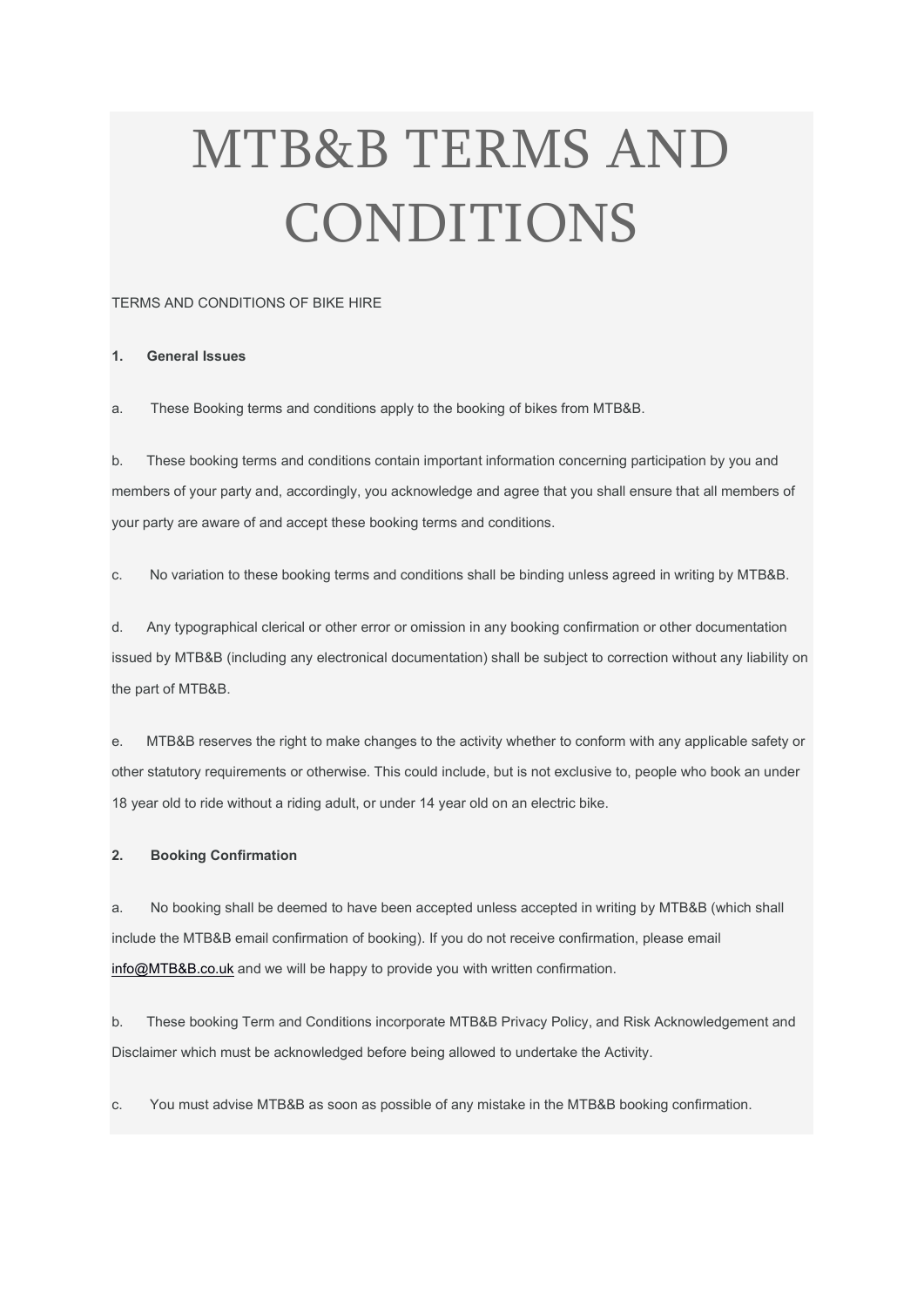d. MTB&B shall use its reasonable endeavors to ensure that you and your party's participation commences at the time booked and it shall be the responsibility of each participant to ensure that they arrive in sufficient time.

#### 3. Safety

a. MTB&B reserves the right to refuse admittance to the Activities or to remove a participant from the activities should it deem it necessary to do so. This includes a participant who is deemed to be under the influence of alcohol or drugs.

b. All participants must be reasonably fit and healthy.

c. All participants are required to wear a helmet at all times whilst riding a bike.

d. The Activities are physically demanding and require a degree of fitness. If participants are in any doubt as to whether they should attempt the Activities they are advised to call MTB&B before booking.

e. MTB&B will take no responsibility for participants who have booked and then found the riding too difficult. Please note that we are based in the Peak District and the area is very hilly. If you are unsure please call or research your route prior to booking, staff members will be happy to advise you to the best of their ability to whether suitable routes are available.

g. If participants have medical concerns, they are advised to consult their doctor in advance. Participants will be required to certify that they do not suffer any medical condition which would make it more likely that they would be involved in any incident which could result in injury to themselves or others. Due to the physical nature of the activity MTB&B are unable to allow pregnant women to take part.

h. All participants are required to act responsibly and courteously at all times and to respect other participants. MTB&B shall be entitled to prevent any person from undertaking or completing the Activity in the event it deems the behaviour of any participant unsuitable.

i. Participants must be dressed appropriately (see clause 4) and MTB&B reserves the right to refuse admittance to the activities to any participant who is not appropriately dressed.

j. The activities will remain open in most weather conditions (but not in circumstances of gales, lightning, and heavy ice or snow and severe flooding).

k. No refunds or compensation will be payable by MTB&B in the event that any participant is not permitted to, or decides not to, undertake or complete the Activities for the reasons set out in this clause.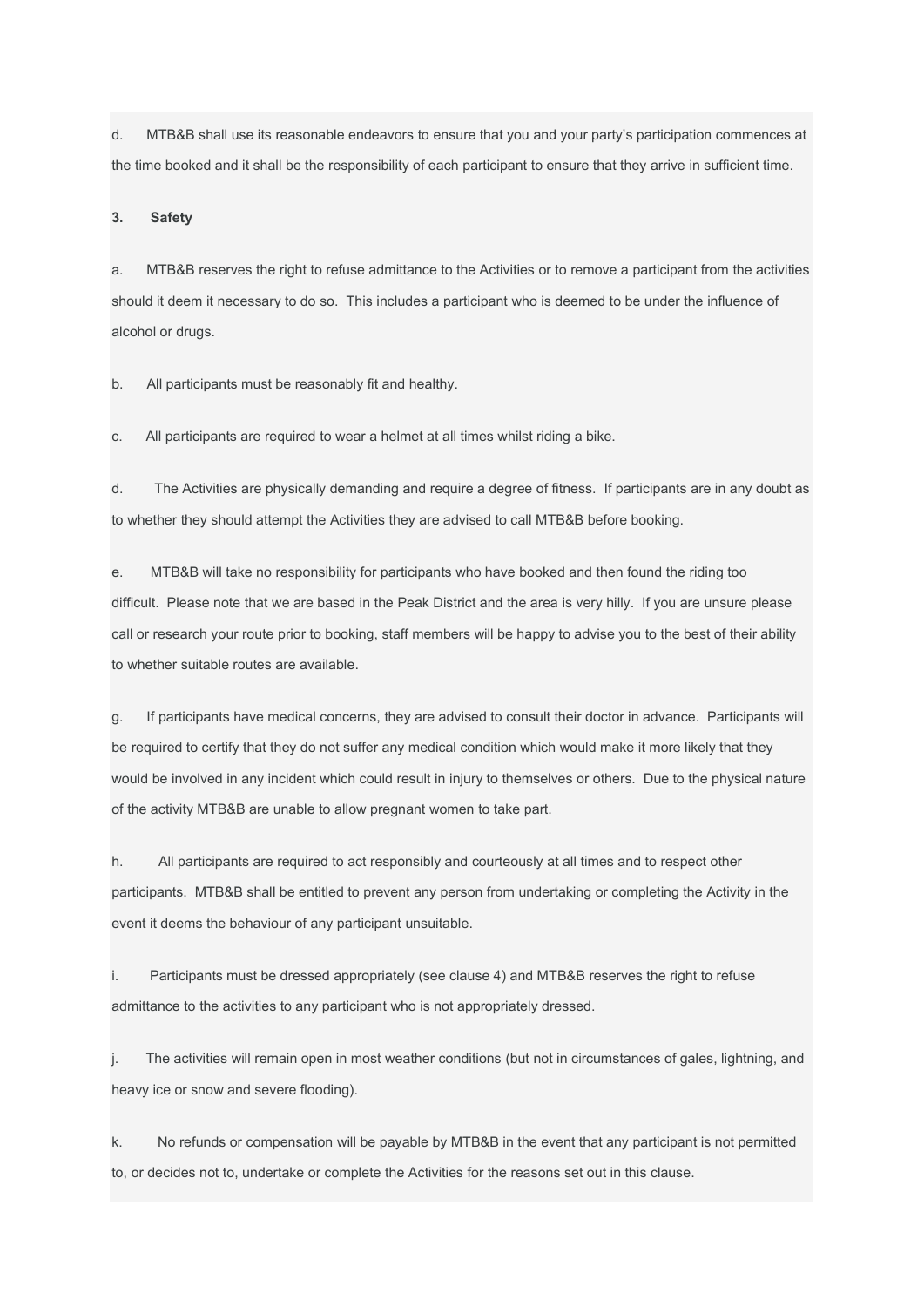4. The Disclaimer

The disclaimer is signed by the lead booker of the group, information must be passed from the lead booker to any users of MTB&Bs goods

The disclaimer reads as follows…

I (the undersigned) wish to hire a bike for the purposes of cycling.

I am over the age of 18 years old, or am signing on behalf of the children under 18 years old listed below.

I have the authority of each child's (under 18 years old) parent/guardian to participate in the activity of Mountain Biking. All under 18 year old's must be accompanied by an adult riding a bike at all times.

From here on the word 'I' will be seen to mean the undersigned and all those under 18 years old named below.

From here on the word 'I' will be seen to mean the undersigned and all those for whom you are hiring bikes on their behalf.

I agree that safety helmets will be worn at all times when mountain biking. Riding without a helmet or misuse of any of the equipment will result in confiscation without compensation.

I understand that mountain biking is a physically challenging activity and accept that there is a risk of serious injury or even death in undertaking this activity.

I certify that to the best of my knowledge I do not have any medical condition which might make me more likely to sustain an injury.

To the best of my knowledge I am not pregnant.

I confirm that I am not under the adverse influence of alcohol or drugs.

I acknowledge that I am responsible for my own safety (and the safety of my possessions) whilst undertaking this activity, and that I am responsible for the safety of all under 18's listed below.

I understand and agree that if participating in guiding/coaching sessions that I do so entirely at my own risk. I have considered the nature of such sessions and agree to participate in a safe manner and follow all reasonable instructions from the guide/coach.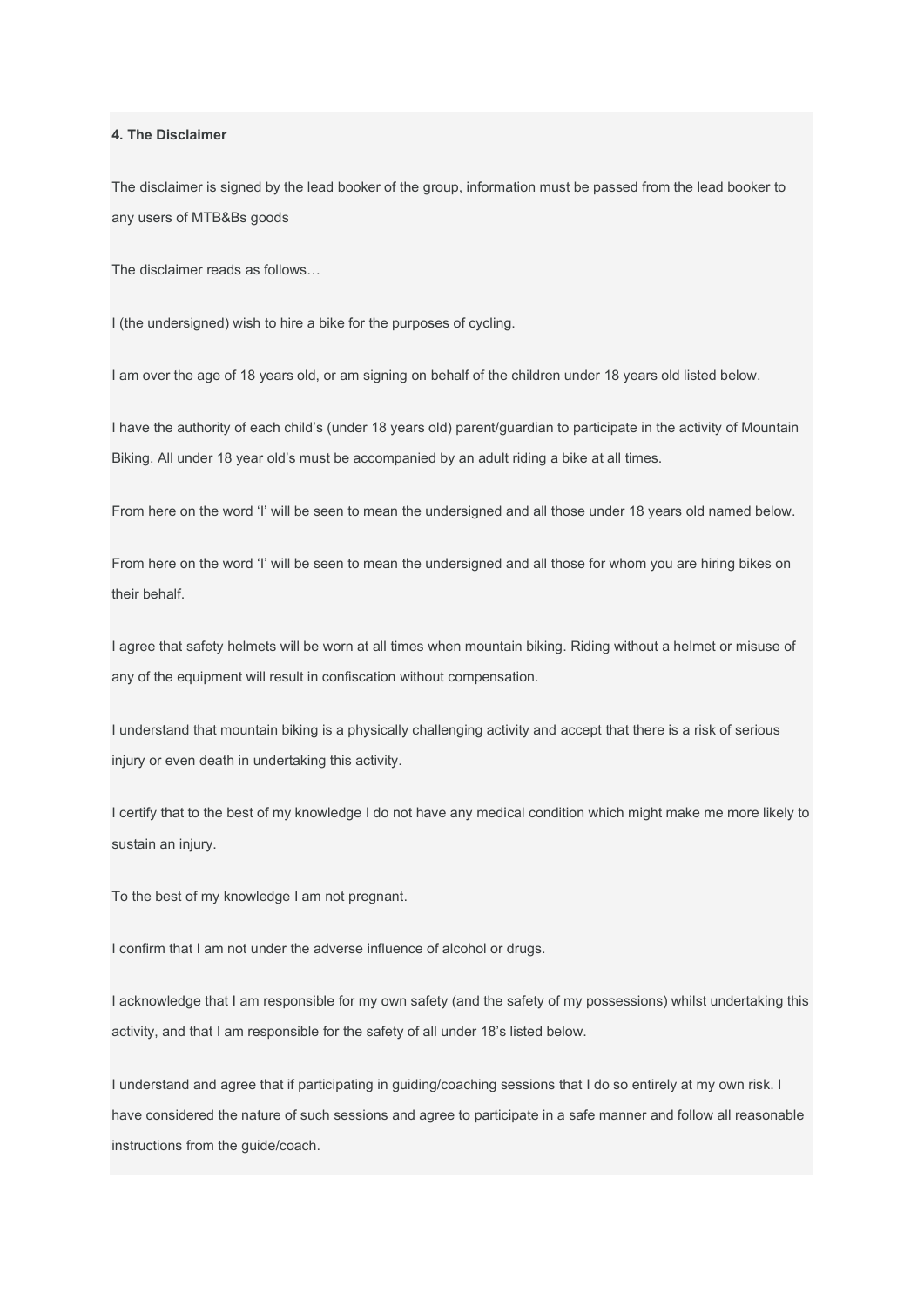I agree that I am liable for any costs incurred by myself and/or my group/company in respect to loss or damage to the equipment hired by myself or my group/company, however so caused.

In the unlikely event of an accident, loss or damage to my personal effects, I acknowledge that MTB&B will not be liable for any direct or indirect loss, damage or injury arising from or in connection with this activity (except death or personal injury caused by MTB&B' negligence) and waive all and any claims against MTB&B in this respect.

In booking with MTB&B I acknowledge that I agree to everything stated in the above disclaimer, and I take responsibility for myself and take responsibility for any/all the children (under 18) listed under my supervision

#### 5. Clothing

a. It shall be the responsibility of all participants to ensure that they are dressed appropriately, and MTB&B advises participants to wear clothing appropriate for the weather conditions and which they do not mind getting damaged. In particular the following restrictions shall apply:

i. Participants may not undertake the Activity in open-toed or slip-off shoes.

ii. Participants are advised to cover up as much skin as possible, weather dependent.

iii. Jumpers must not be tied around the waist of any rider.

iv. Baggy trousers, skirts or similar are not recommended, and care should be taken to ensure that a participant can ride without their garments catching in the wheels or drive chain. Such garments are not permitted for those riding on technical trails.

b. MTB&B will not be responsible for any damage to or loss of clothing or other personal items of persons resulting from participation in the Activities.

#### 6. Cancellations

a. You shall be entitled to cancel your booking subject to MTB&B receiving your request for cancellation at least 14 days before the booking start time. Any requests for cancellation must be made by telephone on 07800900686 AND followed by a written email to info@mtbandb.co.uk. You shall be entitled to a full refund in the event of a cancellation under this clause.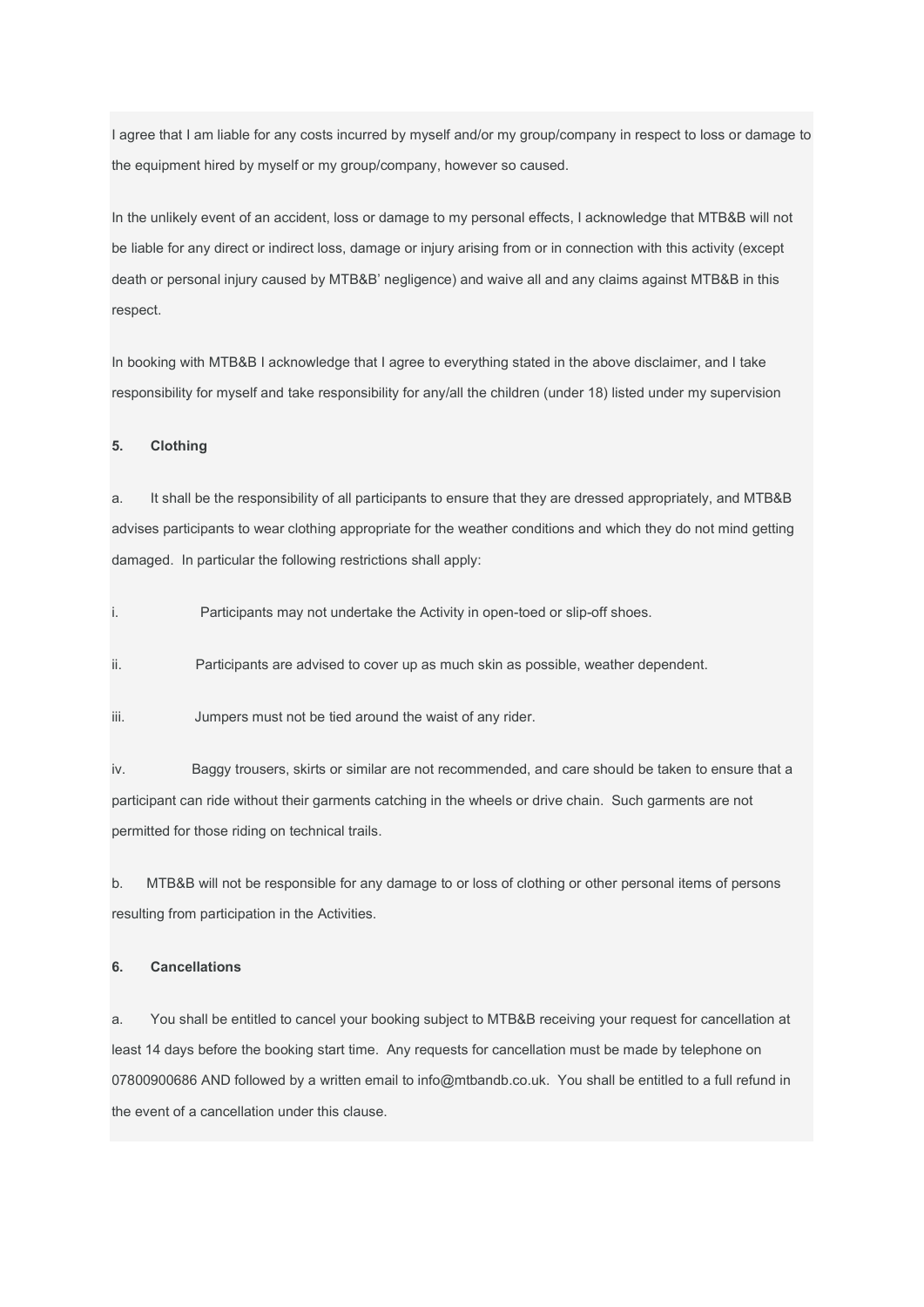b. After 14 days prior to commencing your booking, MTB&B will offer no refund for any booking, but will endeavor alter the time and date to an acceptable time and date for MTB&B and yourselves. This must be taken within 12 months from the original booking.

c. MTB&B shall be entitled to cancel your booking at any time. In the event that MTB&B decides to cancel your booking it shall use its reasonable endeavors to notify you as soon as possible. You shall be entitled to a full refund in the event of cancellation under this clause but no other compensation shall be payable. This does not include cancellation in respect to clause 3:b, 3:g, or 3:I, which will in-cure no refund.

d. In the event that it proves necessary to close the Activities for reasons beyond the control of MTB&B and in circumstances where your party has commenced participation in the activities, you shall not be entitled to any refund (in part or in whole). In such circumstances MTB&B may, but shall not be obliged to, offer alternative dates or times at reduced rates.

## 7. Group Bookings

a. All group bookings of 10 or more participants (that are not booked via the website by the participants) will only have a confirmation of the booking once an email has been received from the participants with the details of the group and a confirmation email has then been received from MTB&B.

b. Once a group booking has been confirmed, the cancellation policy is the same as that in clause 6

c. Once an invoice has been issued to a group, this is counted as a promise of payment and should therefore be paid in full unless the group has cancelled up to 14 days before in writing. In this case the Invoice will be seen as null and void.

d. All groups will be bound by the same terms and conditions as all other participants, as laid out in this document.

#### 8. Price, Payment and Deposits

a. Subject to any terms agreed in writing between MTB&B and you, our charges shall be calculated at our current rates and payment in full shall be due at the time of booking. The charges include the cost of purchasing the activities, and includes helmet hire and maps. Payment may be made either via the website www.mtbandb.co.uk via credit/debit card via phone Invoices for group bookings are available on request but will only be issued with prior arrangement.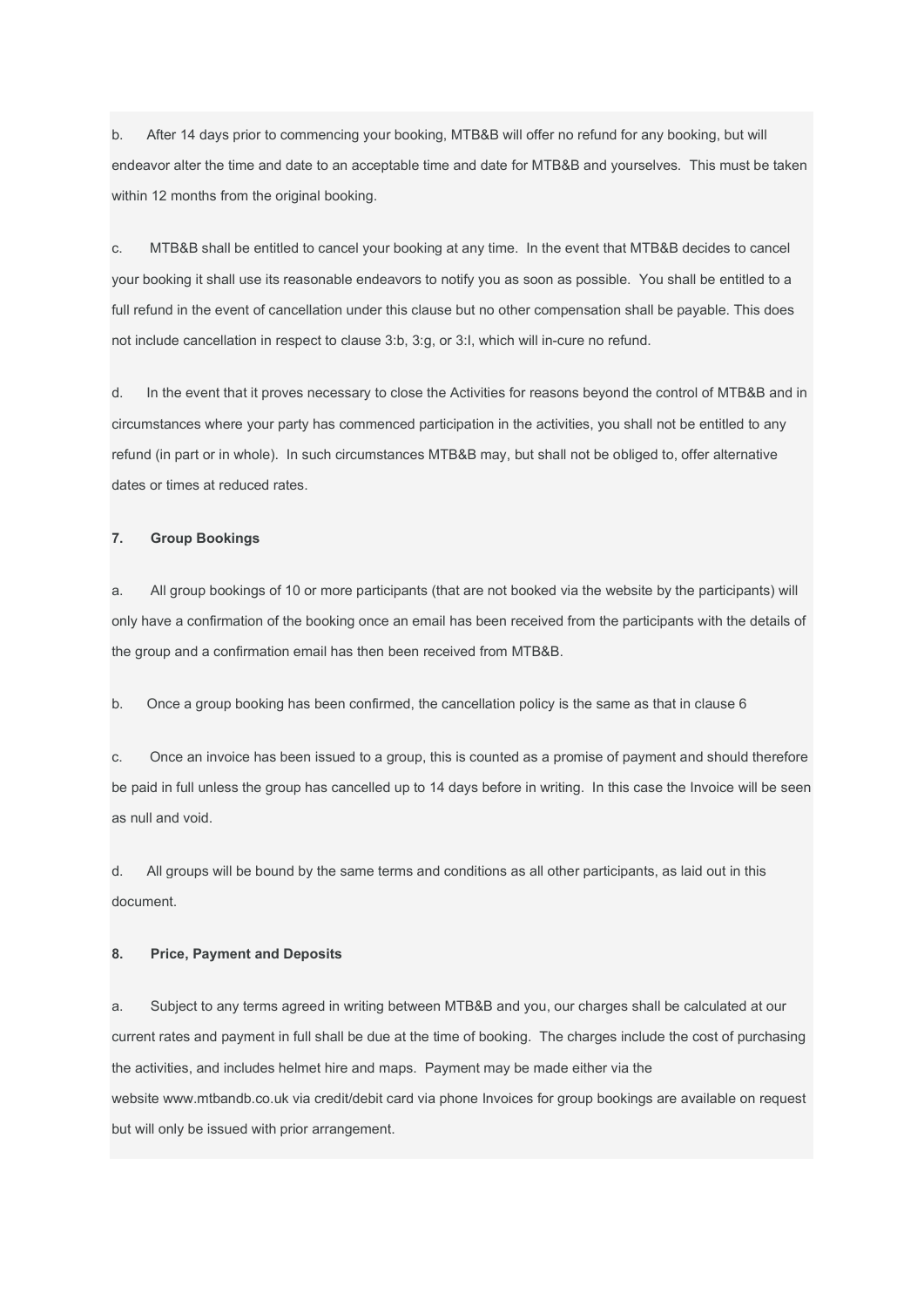b. If required, a deposit will be held at the time of payment. The deposit is in the form of a pre-authorisation on a credit / debit card. This is in fact reserving the funds on that card and not drawing the funds from the account. Funds will be drawn on if the bike is returned damaged or is lost / stolen during the hirers rental period.

c. Only the cost of repair or replacement will be taken from the deposit. For avoidance of doubt, if this amount is lower than the total deposit the balance will not be taken from the credit or debit card.

## 9. Refunds and Amendments

a. Payments made by debit or credit card will be refunded to the same card or, if the card has subsequently expired, by cheque. Payments made by Gift Voucher will be refunded by the issuing of a replacement Gift Voucher to the same value.

b. Where multiple forms of payment are used, MTB&B reserves the right to refund any monies due on a refund or amendment by credit or cheque.

### 10. Liabilities

a. Except as otherwise provided in these Booking Terms and Conditions MTB&B shall not be responsible for the loss, or damage, of or to any property or to any person arising from the booking of or participation in the Activities.

b. Except as otherwise provided in these Booking Terms and Conditions any liability of MTB&B shall be limited to the refund of any charges paid to MTB&B.

c. Nothing contained in these booking Terms and Conditions is intended to nor shall limit the liabilities of MTB&B in respect to death or personal injury caused by the negligence of MTB&B or of its employees, agents or contractors.

#### 11. Miscellaneous

a. If any of these terms are determined to be illegal, invalid or otherwise unenforceable it shall be severed and deleted from these terms and the remaining terms shall survive, remain in full force and continue to be binding and enforceable.

b. Nothing above shall confer on any third party any benefit or the right to enforce any of these Booking Terms and Conditions.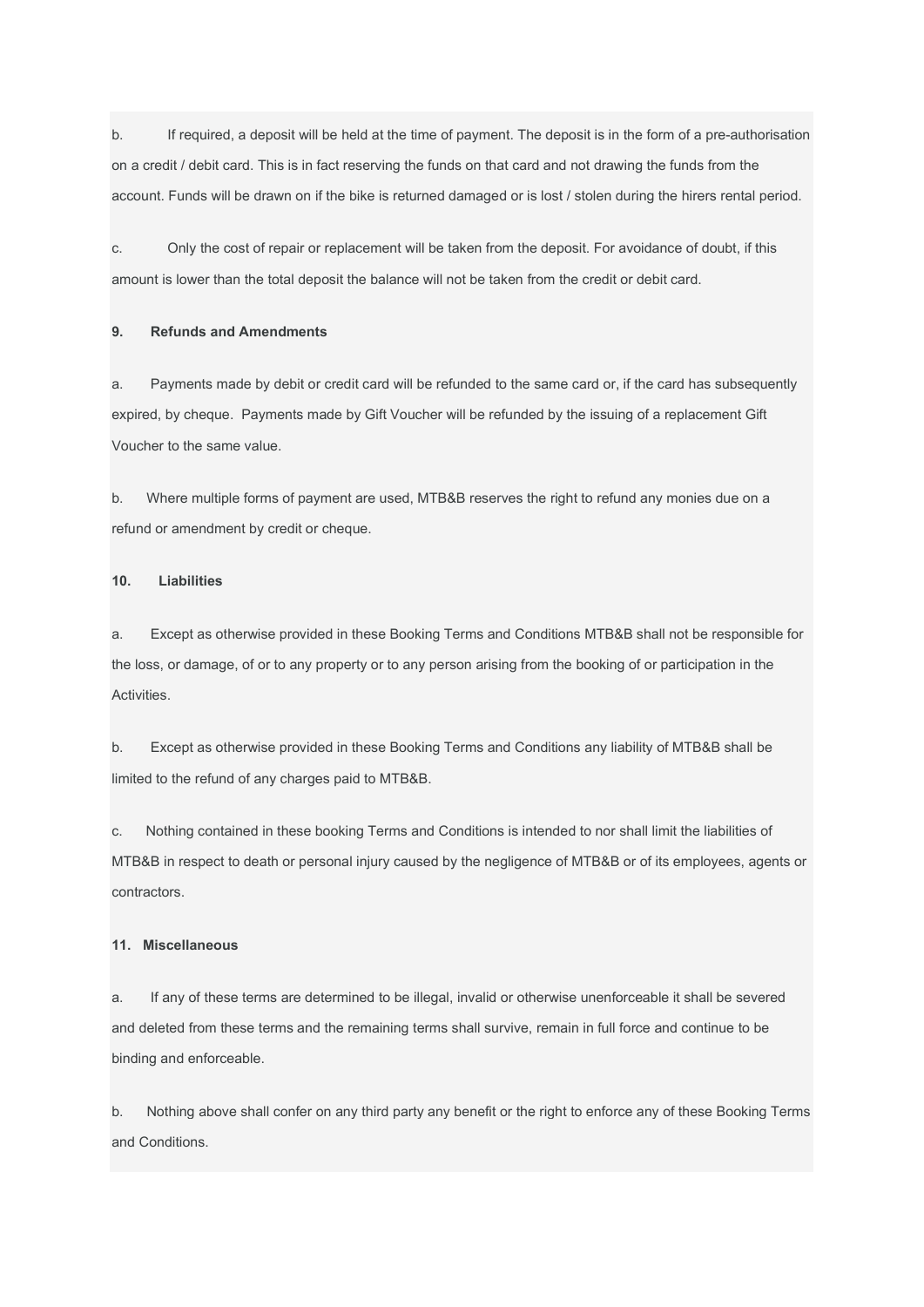c. These Booking Terms and Conditions shall be governed by and interpreted in accordance with the laws of England and Wales and MTB&B and you submit to the exclusive jurisdiction of the courts of England and Wales.

#### MTB&B WORKSHOP TERMS AND CONDITIONS OF SERVICE

If you decide to use us for repairs or servicing, all work and components must be paid for using cash or card once all the work is completed.

All customers will be issued with a receipt itemising labour and components.

We will give you an estimate for all work required when we see your bike for the first time. If parts or extra work is required once we get started on your bike we will get in touch for your approval.

All our work is guaranteed for a period of six months excluding wear and tear, however, if it goes wrong we'll endeavor to help to put it right! Please note, if you require new parts, this is not included in your guarantee, unless parts are under warrantee.

We accept no responsibility for any loss, costs, injury or death as a result of any upgrades, alterations, adjustments, repairs or servicing carried out after one of our services/repairs.

All bikes repaired and/or serviced are test ridden by the mechanic who carries out the work prior to collection/delivery. You will also be asked to test ride the bike when you collect it – any problems please let us know and we will resolve any issues immediately.

If you have left your bike in our care, we will phone or email to confirm the work has been carried out. If you have not heard from us within a month, please call the shop for an update (in case of an incorrect phone number or email address). If we have called you regarding drop off of your bike, we expect you to be available for receipt within 1 week unless you have advised us otherwise. If we do not hear from you we will charge you for the storage of your bike at a cost of £5 per week. If you have not collected your bike within 12 months from the completion date of your bike, we reserve the right to recoup the cost of our storage, repair and parts. This could result in us selling your bike to receive the money.

If you are provided with a bike to use whilst we repair yours, we expect it back in the same condition that it was loaned. Any loss or damage must be paid for in full prior to your bike being returned. We do not offer a 'like for like' loan bike service but we will endeavor to supply you with a 'close fit' to your biking needs.